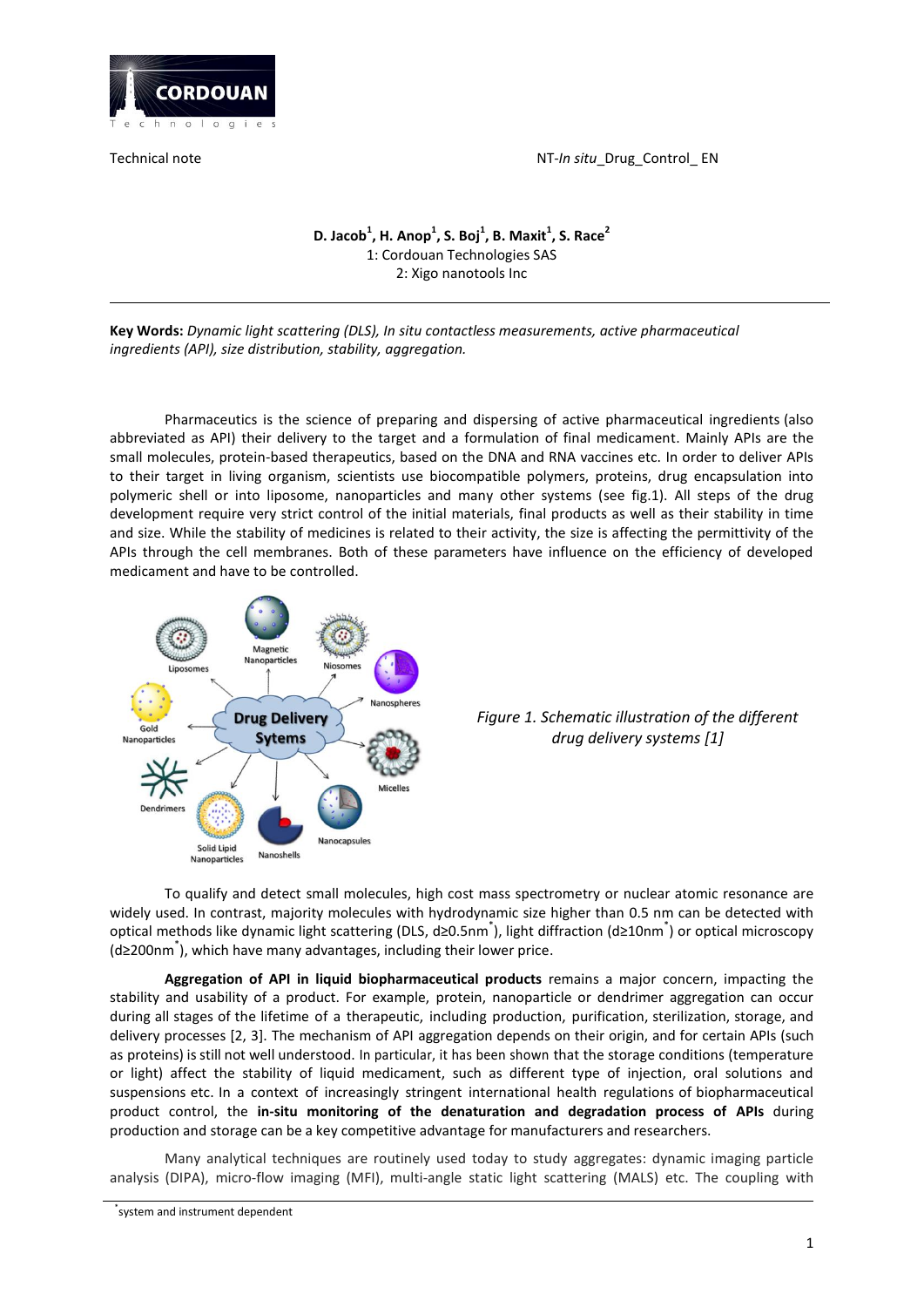

separative techniques (such as size-exclusion chromatography or analytical ultracentrifugation) helps to analyze all drug components individually [4]. Alternatively, batch DLS is another useful optical technique to characterize aggregates at various conditions, including different temperatures. All these recognized techniques are quite complementary and efficient in their range of use, but they require some specific manipulations (preparation, conveying, and handling) with the initial formulation before or during measurement, which can modify the aggregation state of APIs. That's why measuring directly into the factory packing, like hermetically sealed vial, bottle, or syringe without their opening would be preferred in many cases. But up to 2017 such kind of instrument didn't exist. To fix it, **Cordouan Technologies** has developed **contactless in-situ** remote probe to measure the size of nano-object using **DLS** in any transparent container (see fig.2).



*Figure 2. The typical commercial containers used for liquid medicament storing (left) and the schematic illustration of the contactless in-situ measurements within one of them (right)*

Developed in Cordouan Technologies, **Optical Fiber Remote Probe (OFRP)** with its optimized and highly robust opto-mechanical assemblies of OFRP has been designed to perform direct and contactless measurements without any need for sample batching process. This new OFRF currently is available for **VASCO Kin** [5] and **AMERIGO** [6] devices. Connected to an Optical Unit by mean of a special optical fiber umbilical, the OFRP injects a laser beam into the sample and collect the light scattered by the sample in the backward direction at the angle 170° (see picture on right) . A highly sensitive single photon Avalanche Photodiode Detector (APD) connected to a dedicated fast acquisition electronic board monitors in real time the scattered light intensity fluctuations, which are converted into time-resolved (kinetical) particle size analysis with powerful mathematical algorithms.



*Figure 3. DLS measurements in unopened syringes: comparison of an originator and biosimilar product made by Darpin G., Poirier E. et Arvinte T. from Terapeomic INC in 2018 (unpublished data). Result comparison for 5 different injectable from the same lot.*

In order to demonstrate the capabilities of the OFRP, Tudor Arvinte & al (Therapeomic Inc) have made **the contactless in-situ series of particle size measurement into syringes** for o*riginator and biosimilar injectable API products* using VASCO Kin. These suspensions are a complex medium made of a mixture of different ingredients needed for medicament formulation. To check the reproducibility of the DLS contactless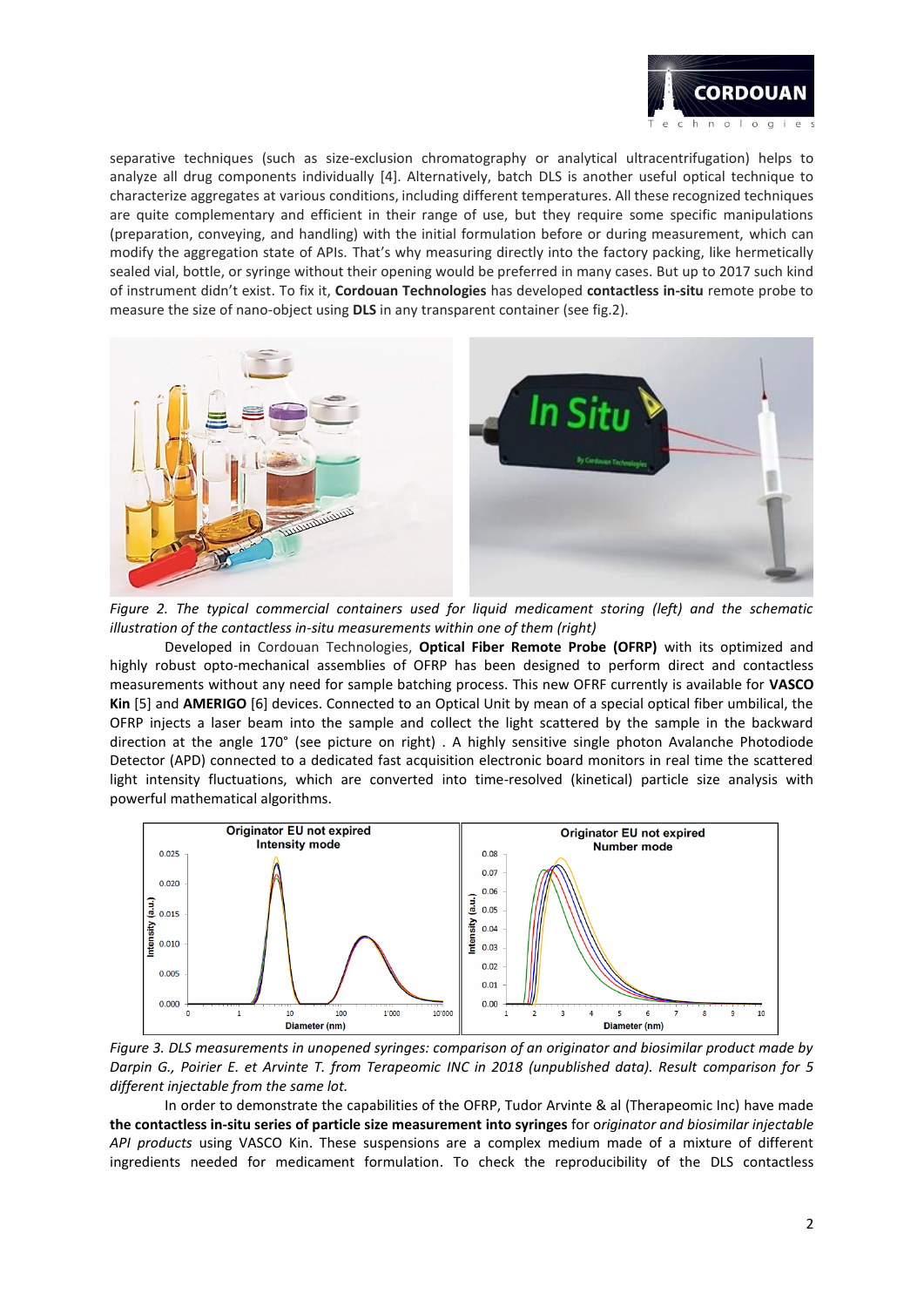

1'000

100

10

**Diameter** (nm)

10'000

measurements, 5 syringes with *injectable API products* from the same lot were tested with OFRP of Cordouan technologies (fig.3).

For comparison purpose and to evidence possible difference between o*riginator and biosimilar injectable API products*, they have done the parallel measurement at the same conditions into different syringes with the same injectable product produces in the USA and Europe. The particle size distribution results are presented by figure 4.

|                                                                                                       | <b>Intensity mode</b>                                                                                               |                                                                       | <b>Number mode</b>                                                                                                                                                                                             |  |
|-------------------------------------------------------------------------------------------------------|---------------------------------------------------------------------------------------------------------------------|-----------------------------------------------------------------------|----------------------------------------------------------------------------------------------------------------------------------------------------------------------------------------------------------------|--|
|                                                                                                       | ø (nm) Peak 1                                                                                                       | ø(nm) Peak 2                                                          | ø(nm) Peak 1                                                                                                                                                                                                   |  |
| Originator US not expired                                                                             | $5.4 \pm 0.1$                                                                                                       | 299±27                                                                | $2.7 \pm 0.2$                                                                                                                                                                                                  |  |
| Originator EU not expired                                                                             | $5.4 \pm 0.1$                                                                                                       | 293±11                                                                | $2.7 \pm 0.2$                                                                                                                                                                                                  |  |
| Originator US expired                                                                                 | $5.5 \pm 0.2$                                                                                                       | 262±37                                                                | $3.0 + 0.1$                                                                                                                                                                                                    |  |
| <b>Biosimilar not expired</b>                                                                         | $5.7 \pm 0.1$                                                                                                       | 340±27                                                                | $3.2 \pm 0.2$                                                                                                                                                                                                  |  |
| <b>Biosimilar expired</b>                                                                             | $5.8 \pm 0.2$                                                                                                       | 306±38                                                                | $3.1 \pm 0.4$                                                                                                                                                                                                  |  |
| 0.025<br>0.020<br>Intensity (a.u.)<br>0.015<br>0.010<br>0.005<br>0.000<br>10<br>$\mathbf{1}$<br>o     | <b>Originator US</b><br>not expired<br>Originator EU<br>not expired<br>?<br>10'000<br>100<br>1'000<br>Diameter (nm) |                                                                       | 0.025<br>0.020<br><b>Originator US</b><br>not expired<br>Originator US<br>ntensity (a.u.)<br>0.015<br>expired<br>0.010<br>0.005<br>0.000<br>Ō<br>$\mathbf{1}$<br>10<br>100<br>1'000<br>10'000<br>Diameter (nm) |  |
| 0.025<br>0.020<br>$\frac{1}{6}$ 0.015<br>$\frac{1}{6}$ 0.010<br>$\frac{1}{6}$ 0.010<br>0.005<br>o ooo | <b>Originator US</b><br>not expired<br><b>Biosimilar</b><br>not expired<br>?                                        | 0.025<br>0.020<br>0.015<br>mtensity (a.u.)<br>0.010<br>0.005<br>o oon | <b>Biosimilar</b><br>not expired<br><b>Originator EU</b><br>not expired                                                                                                                                        |  |

*Figure 4. Particle size distribution measurement results of originator and biosimilar injectable made by Darpin G., Poirier E. et Arvinte T. from Terapeomic INC in 2018 (unpublished data).*

 $\mathbf 0$ 

 $\mathbf{1}$ 

10'000

For the biosimilar injectable (fig. 4), we can notice the shift of the particle size distribution to the higher values and widening of the particle size distribution (higher polydispersity). The same shift has been detected for the injectable after their expiration date (EU, US, and biosimilar expired). These variations could be used for quality control of the injectable without opening the syringes, as well as for the comparison of different product quality. But, to the best of our knowledge, these preliminary results are one of the first demonstrations of an in situ DLS measurement into injectable syringe.

#### **Conclusion**

 $\ddot{\mathbf{o}}$ 

 $\mathbf{1}$ 

10

Diameter (nm)

100

1'000

We have presented the first practical demonstration of a contactless in situ particle size measurement of a commercial injectable directly into a syringe. By eliminating sample batching steps, the VASCO kin system with its innovative optical fiber remote head is opening up new fields of application to particle size measurement systems, in particular for the in-situ quality control of biopharmaceutical injectable products. The VASCO Kin can also be used to monitor in real-time Nano particle synthesis Kinetic in various type of reactor configuration (double jacket glass reactor, high pressure & high temperature Super Critical CO<sub>2</sub> autoclaves, microwave reactors, micro fluidic chips, etc.) or for instrumental coupling [6].